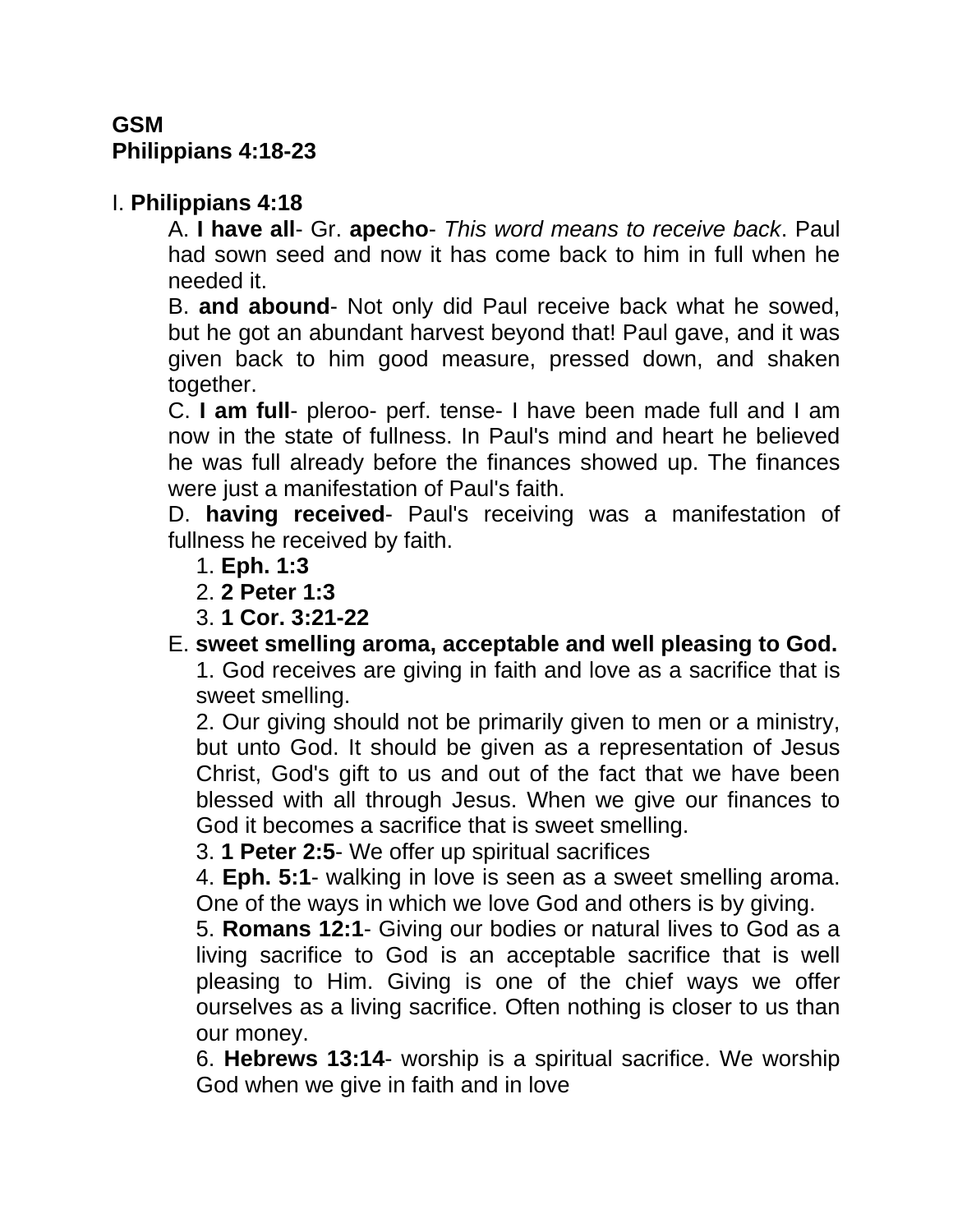7. **Hebrews 13:15**- Giving wraps up all sacrifices into one! Giving again is an acceptable sacrifice. God is the God of resurrection. When we give a sacrifice He will give back in resurrection or harvest.

# II. **Philippians 4:19**

## A. **and my God shall supply**

1. Paul calls God, His God. He has proven His God over and over. He has learned from experience what His God can and will do. He knows that His God will supply all their need because he knows you cannot out give God. The same God that just gave him a harvest from his giving will give them a harvest.

2. **supply**- Gr. **pleroo**- *fill up to the top*

B. **all your need**- we need more than finances! God shall supply all our need. When we give to God in faith [living sacrifice] and in love [walk in love] then God will supply all our need.

### C. **according to His riches in glory by Christ Jesus**

1. You will receive from the riches of grace that has already been given to you in Christ- **Eph. 1:3**

2. We should give from the revelation we have already been made rich and have already been blessed. Rich and blessed people should be liberal. We should give in faith that God has supplied our need in Christ and give in love because of what God has done for us we want to see happen in others. When we do this our faith and love draw upon what belongs to us in the spiritual and it is released to us in abundance.

### III. **Philippians 4:20**

1. This is the purpose for prosperity, that God would receive all the glory. Many people when the give tend to take some of the glory for giving. What we gave came from God. We have nothing that we have not first received. **1 Cor. 4:7**

### IV. **Philippians 4:21**

1. **Salute**- lit. *embrace*- this is the Christian "holy" hug!

2. **every saint in Christ Jesus-** Sometimes I wish Paul said to embrace the saints you like, because there are some saints we would rather not embrace. However, we must never lose sight of the cross in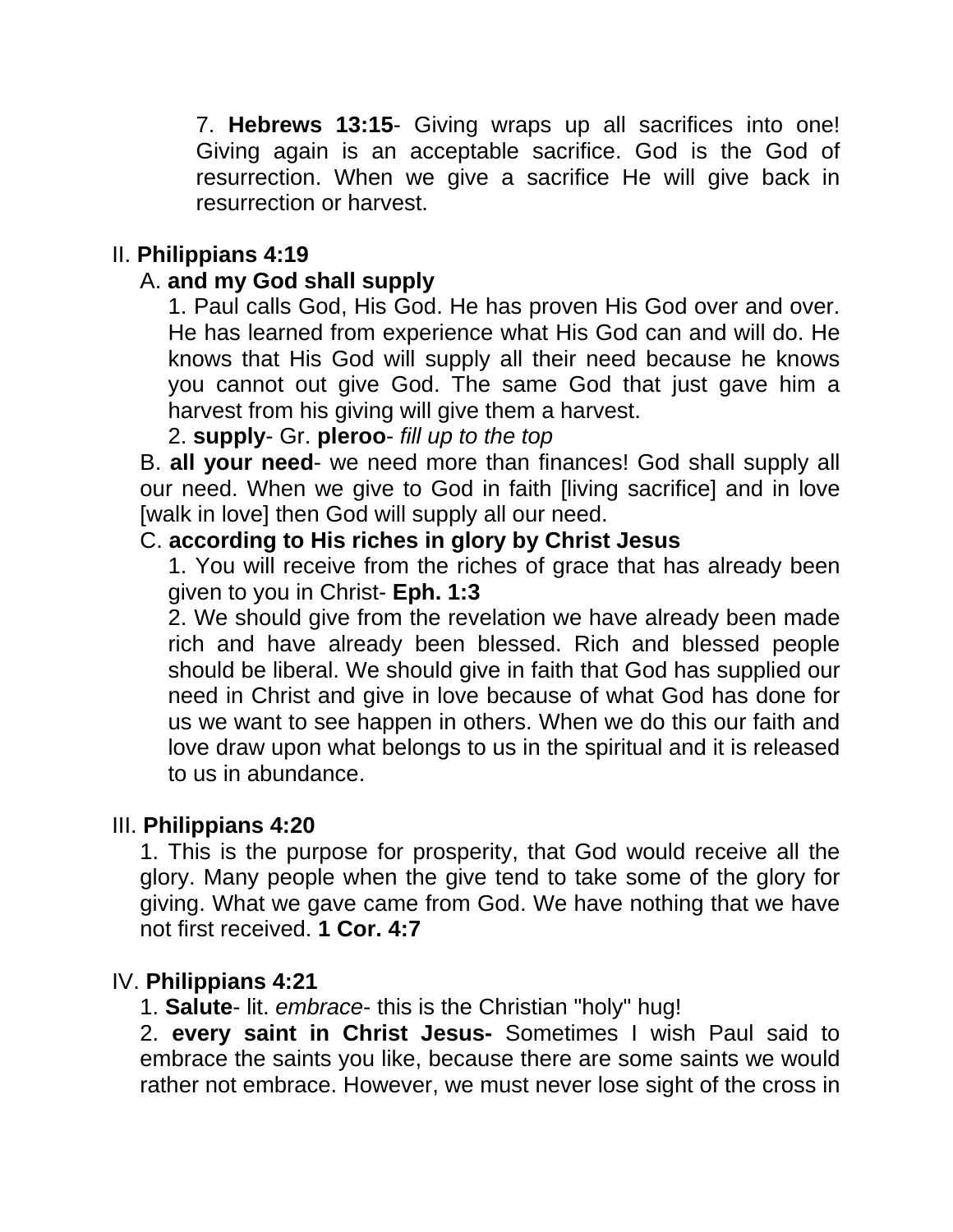which we are all made recipients of grace. We all are equally unworthy in ourselves of acceptance. God freely gave it to us. We must not withhold it from others.

a. Rom 14:1-4

3. **the brethern with me salute you**- The Philippians were accepted by those on Paul's team, even though he could not fully trust any of them to minister with pure motives except Timothy.

## V. **Philippians 4:22**

#### A. **All the saints salute you**- *all the saints embrace you*.

a. One of the things the Lord has taught me to do is to take God at His word that His love is in every Christian's spirit. We love everyone in the core of our being. Sometimes our soul gets out of line with that. We all experience emotions that are contrary to love towards certain Christians. However, we must keep in mind that we love them even if we don't feel it. God's love is not always an emotion! It is spiritual fact so it must be believed and acted upon.

b. Not only do we love everyone, but if they are a Christian, then those who don't seem to like us, really love us in the core of their being. We need to consider that those who seem not to like, really do love us in the deepest part of their heart. This will change the way you act towards them. Sometimes we think someone does not like us and we will start to act differently towards them. We shun them or ignore them. This will cause them to act towards you in the same manner. Sometimes they never disliked you until you started acting bad towards them! If you choose to believe that they love you, then you will start treating them in grace and in kindness which will affect them, even if they for some reason do not like you. You are sowing to the spirit and in faith. This will reap a harvest back! **Gal. 6:8**

B. **especially those in Cesaer's household-** These are the one's Paul had gotten saved in prison. They had never met the Philippians! However, they loved them anyway. A Christian loves even other Christians they have never met. In heaven we will love everyone from all time periods even if we never met them before because of the love in the new creation!